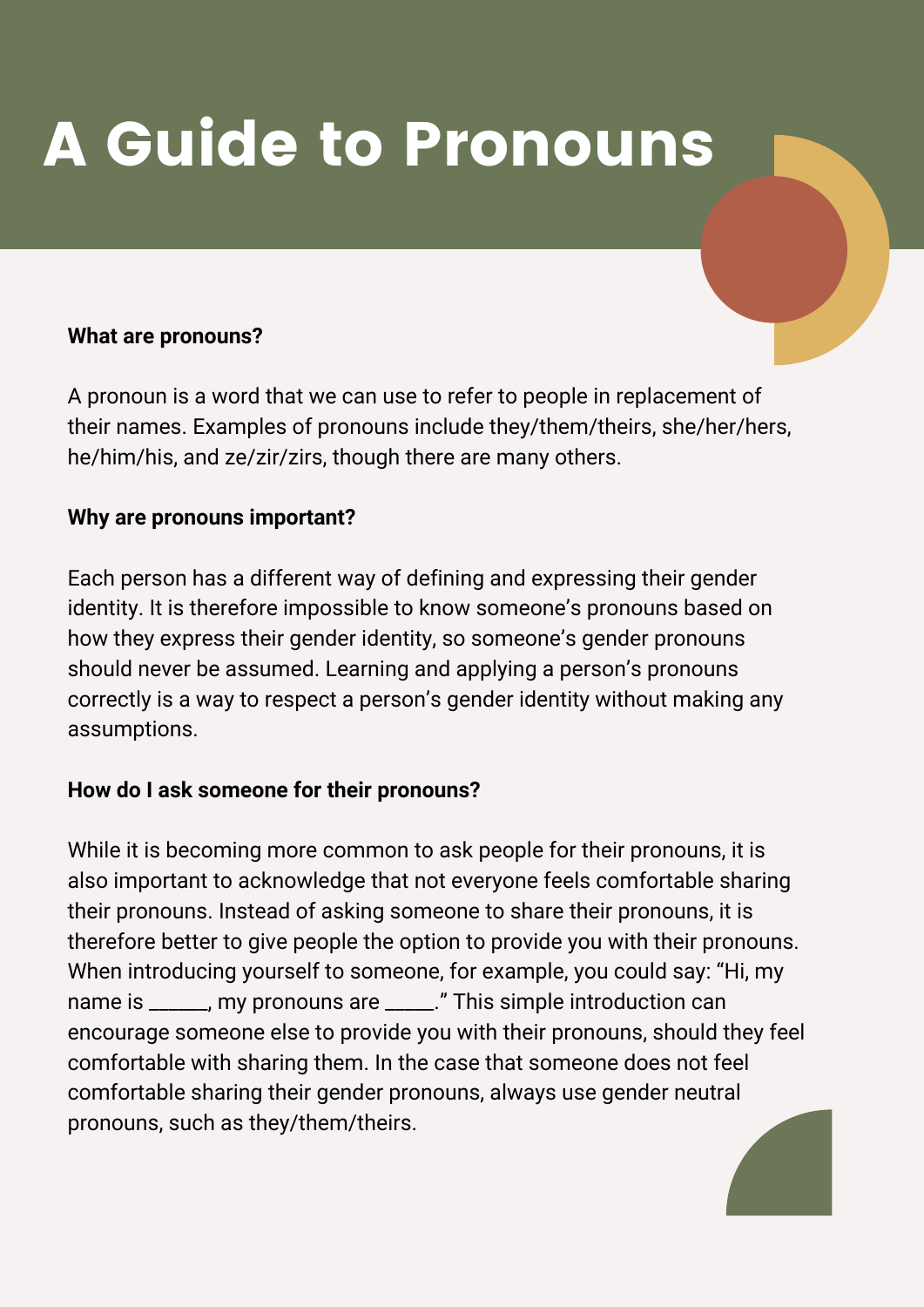### How to use pronouns correctly

**The following chart indicates some ways of applying common pronouns in everyday conversation. Though non-exhaustive, this chart provides a general sense of how easy it is to plug in a pronoun in replacement of another in the same sentence.**

|                   | <b>She/Her/Hers</b>                        | <b>He/Him/His</b>                         | <b>They/Them/Theirs</b>                        | Ze/Zir/Zirs                            |
|-------------------|--------------------------------------------|-------------------------------------------|------------------------------------------------|----------------------------------------|
| <b>Subject</b>    | She is running.                            | He is running.                            | They are running.                              | Ze is running.                         |
| <b>Object</b>     | Her appointment<br>is tomorrow.            | His appointment<br>is tomorrow.           | Their appointment<br>is tomorrow.              | Zir appointment<br>is tomorrow.        |
| <b>Possessive</b> | The book is hers.                          | The book is his.                          | The book is theirs.                            | The book is zirs.                      |
| <b>Reflexive</b>  | She looked at<br>herself in the<br>mirror. | He looked at<br>himself in the<br>mirror. | They looked at<br>themselves in the<br>mirror. | Ze looked at zirself<br>in the mirror. |

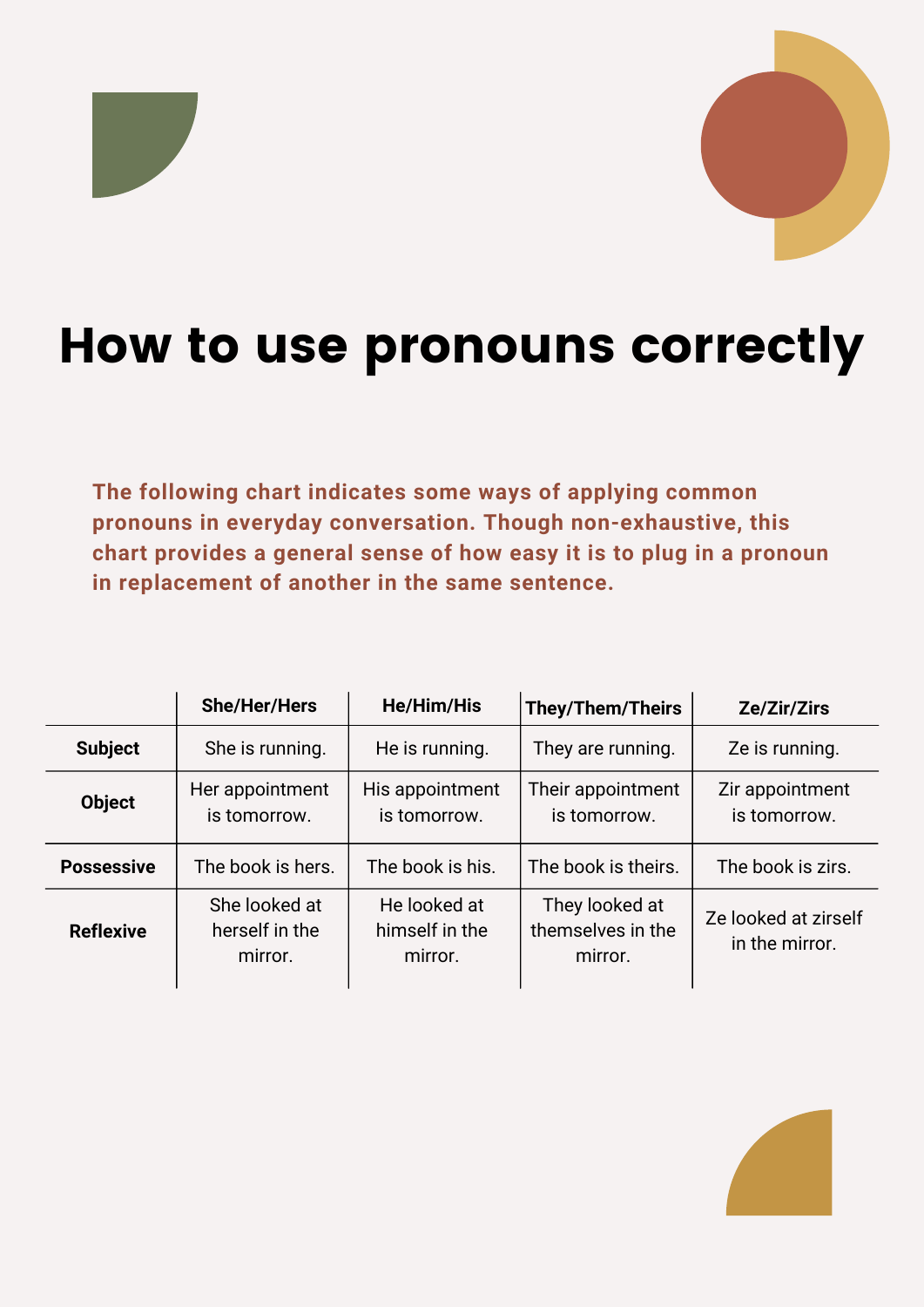

### **What do I do when I accidentally use the wrong pronouns when speaking with someone?**

If you accidentally use the wrong pronouns with someone, that is okay– mistakes happen. Just make sure to apologize, correct yourself, and continue with the conversation. Drawing too much attention to your mistake can overburden them by making them feel the need to console you for your mistake. A simple apology and correction will do just fine.

### **What do I do if someone continuously uses wrong pronouns when speaking with me?**

There are many options to take if you are continuously misgendered by the same person. We first encourage you to sit down and have a conversation with that person. Some people are not aware of how to use gender pronouns due to the rigid binaries that many of us grew up with. Having conversations can be a way to educate the other person, and can therefore be a way to avoid them misgendering others in the future.

However, if someone still continuously uses incorrect pronouns when speaking with or about you, or if you do not feel comfortable having a conversation with the other person, then you can come to the Title IX office for various services. The office can provide supportive measures such as classroom accommodations, provide you with campus and outside resources, conduct investigations, or simply maintain a file of your report for future reference. All you have to do is file a report, which can be done using this [form,](https://uctitleix.i-sight.com/portal) or by calling 831-459-2462.



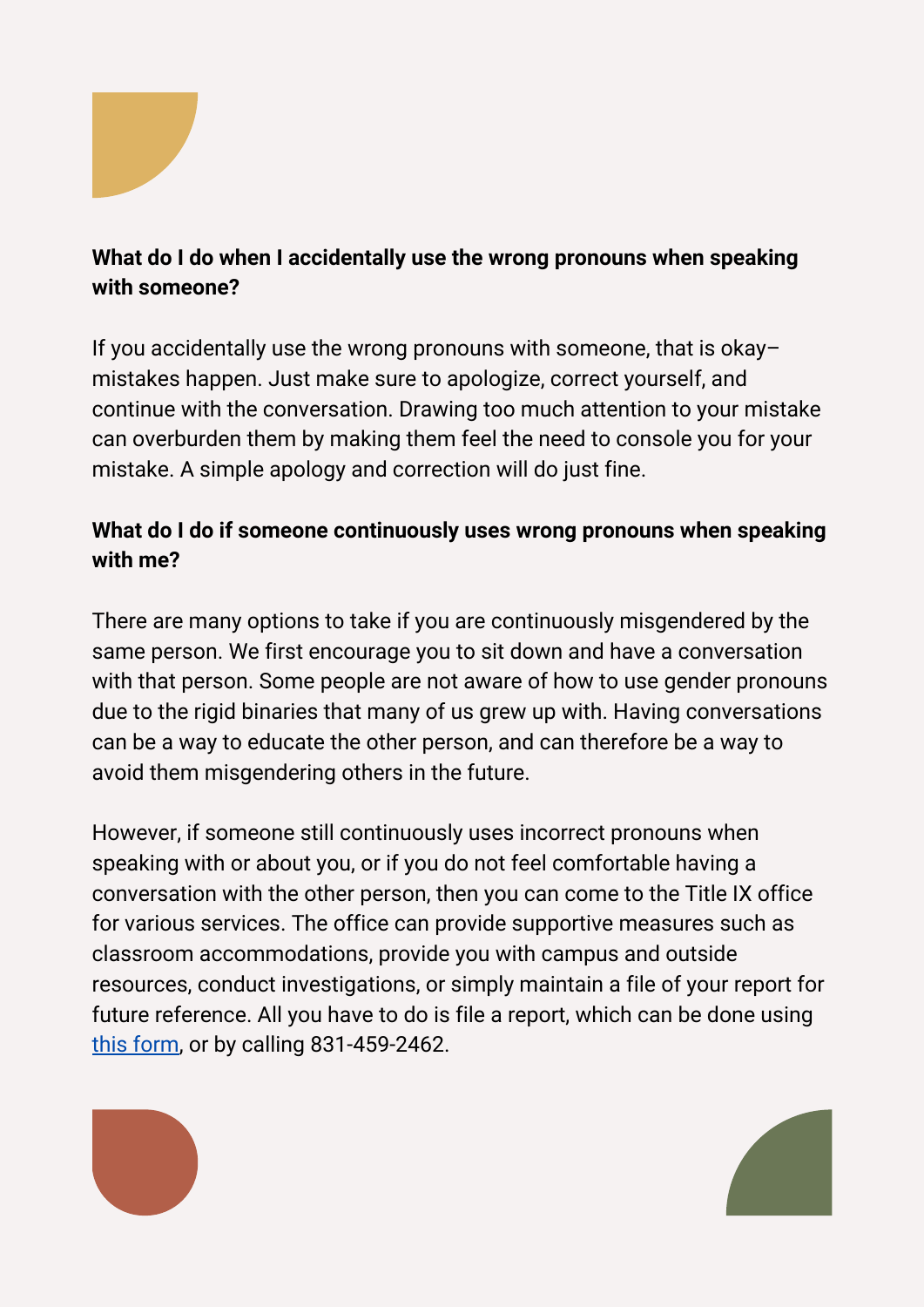

### **Are there any resources that I have access to in addition to the Title IX Office?**

There are many other on and off campus resources in addition to the Title IX Office. Note that reporting to the Title IX Office is not a prerequisite for these resources. In other words, you have the option to choose whichever resource(s) work best for you! Below is a list of some resources. For a more comprehensive list, visit this [page.](https://titleix.ucsc.edu/resources/svsh-resources.html)

- List of resources for **Trans and Non Binary [Survivors](https://titleix.ucsc.edu/_content-blocks/trans-nonbinary-resources-for-survivors.pdf)** (with descriptions)
- Additional on-campus resources outside of the Title IX Office:
	- Cantu Queer Center (Note: The Cantu Queer Center has an obligation to report to the Title IX Office, but you may choose whether you want to continue working with the Title IX Office after a report has been made. Learn more [here.](https://titleix.ucsc.edu/reporting/index.html))
		- [queer.ucsc.edu](https://queer.ucsc.edu/)
	- Counseling and Psychological Services, also known as CAPS (confidential resource)
		- [caps.ucsc.edu/counseling/lgbtq-counseling-services.html](https://caps.ucsc.edu/counseling/lgbtq-counseling-services.html)
	- Campus Advocacy Resources and Education, also known as CARE (confidential resource)
		- [care.ucsc.edu](https://care.ucsc.edu/)
- Additional off-campus resources:
	- Monarch Services (confidential resource)
		- [www.monarchscc.org](https://www.monarchscc.org/)
	- Walnut Ave Family and Women's Center (confidential resource)
		- [www.wafwc.org](http://www.wafwc.org/)